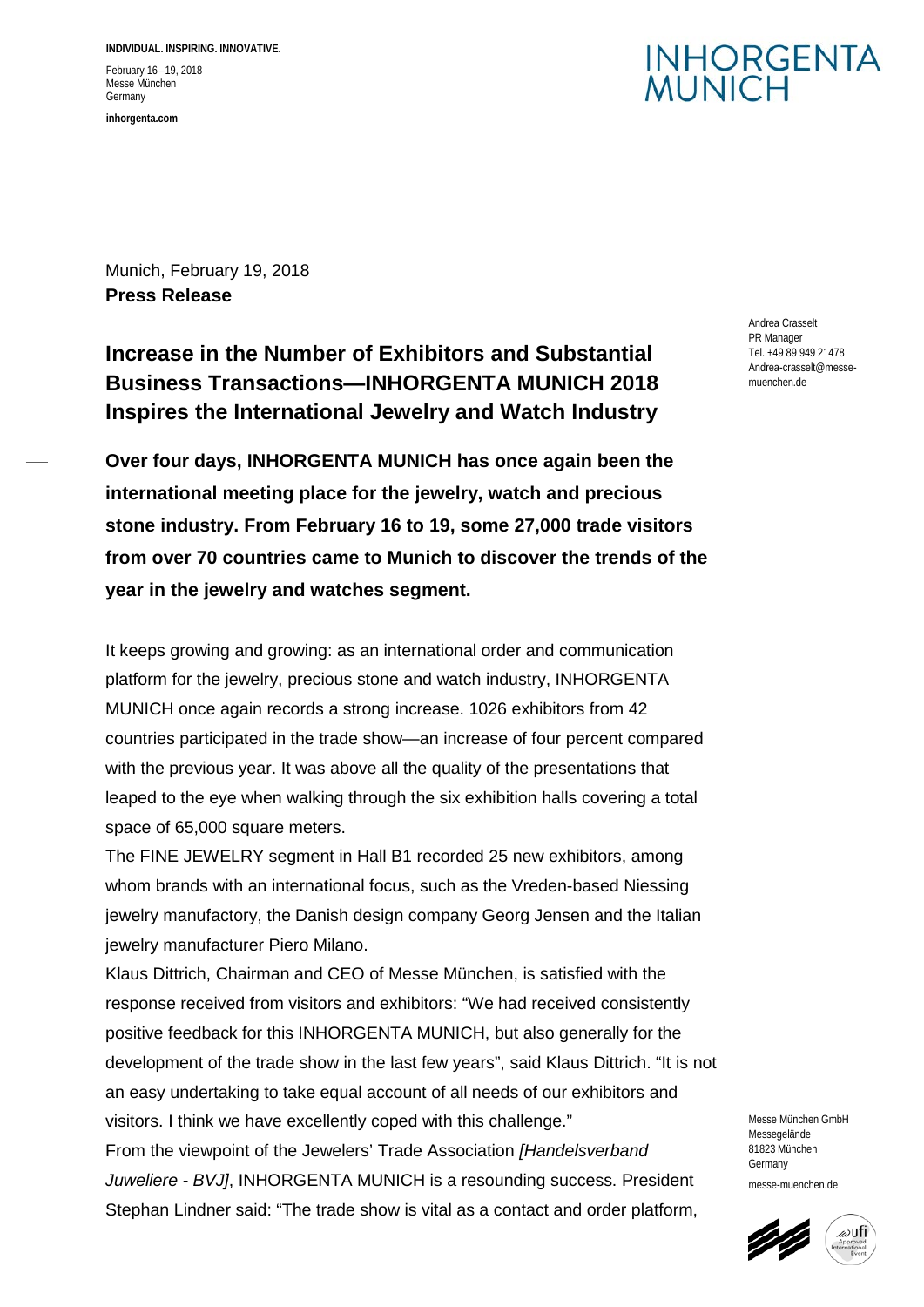# **INHORGENTA**<br>MUNICH

#### **Press Release** | February 19, 2018 | 2/2

and it acts as a major source of inspiration and ideas. It is here where the crucial decisions for this season's product lines are made."

This is reflected in the exhibitors' experiences. Fabian Meister, Managing Director of the Schmuckmanufaktur Meister, is drawing a consistently positive conclusion: "We were able to welcome interesting new customers at our booth, including buyers from other European countries. Our expectations were clearly surpassed."

Sandro Erl, Managing Director of the Schmuckmanufaktur Niessing, is convinced that the trade show's strong international focus will further consolidate its great importance: "As a leading jewelry trade show, INHORGENTA MUNICH is becoming ever more important for us and the entire industry", said Sandro Erl. The Italian first-time exhibitor Nanis, who won this year's INHORGENTA AWARD in the "Fine Jewelry" category, also plans to take part next year again: "We are happy to have been present in Munich this year. The Award is a great honor for us. We will certainly come back next year!" said Laura Bicego, owner and designer of Nanis.

One of the highlights of the trade show was the presentation of the second INHORGENTA MUNICH AWARD. On Sunday evening, more than 500 guests from the worlds of business, culture, politics and the media celebrated jointly with the industry at the gala event which took place at the Postpalast in Munich. For the first time, the Award was conferred in seven categories. By the new AWARD category "Smart and Connected Watch of the Year", in which the Swiss traditional label TAG Heuer was the winner, INHORGENTA MUNICH responded specifically to the international success of the smartwatches.

"Smart watches are a key topic of the future", said Marc Czemper, Senior Sales Manager Europe at Casio. "Particularly hybrid watches, that is to say watches in analog design with smart, useful additional functions, are in the focus of interest. Demand is continually rising, and the potential is growing noticeably."

A high-level jury had selected the winners from more than 100 submissions from nine countries. The jury was composed of the actress and designer Barbara Becker, top model Franziska Knuppe, Patricia Riekel, the former editor-in-chief of the German magazine "Bunte", Anja Heiden, Member of the Management of Wempe, designer Markus Hilzinger, watch expert Gisbert Brunner and Prof.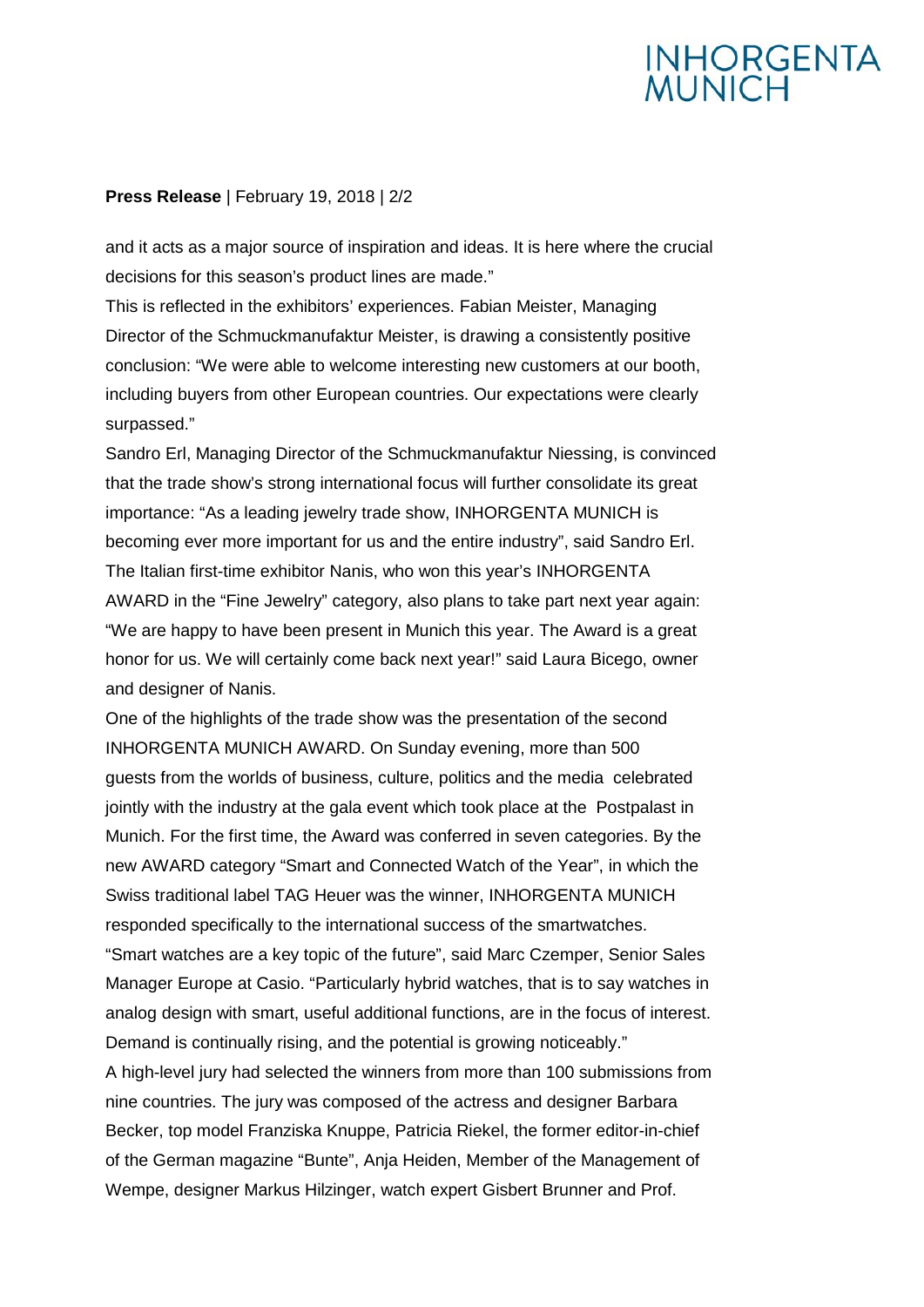# **INHORGENTA**<br>MUNICH

### **Press Release** | February 19, 2018 | 3/3

Christine Lüdeke from the Pforzheim University for Design. The coveted audience prize was won by the Spanish jewelry designer Jaime Moreno with his "Tornasol" necklace.

As at previous editions, the JEWELRY SHOWS were an optical highlight this year again. Fourteen international models presented selected pieces of jewelry on the catwalk. Zoe Helali, the muse of Guido Maria Kretschmer, was the face of the show. She wore a pearl creation by Célia von Barchewitz, combined with a dress by the fashion label Irene Luft.

For the first time ever, a partner country made a guest appearance at INHORGENTA MUNICH: within the framework of the "Baltic Amber. Tradition & Innovation" exhibition, Poland presented more than 300 award-winning pieces of amber jewelry in Hall C2. Forty Polish exhibitors and one amber grinding shop, at which artists from Danzig manufactured pieces of jewelry live for the trade show visitors, completed the partner country's presentation at the trade show.

#### **Digitalization as a mega trend**

This year's INHORGENTA MUNICH paid particular attention to the topic of digitalization. In this way, the trade show met the wish of many exhibitors who intended to have an intensive exchange of views about the current trends in the industry. At the "Digital Forum", visitors could discuss the topic during numerous events.

E-commerce is of particular importance for the traditional designer label Georg Jensen. "One of the key challenges faced by the industry is to win younger target groups without losing the regular clientele", said Gesa Michahelles, Managing Director for the GAS region at Georg Jensen. "This can be achieved by a clever combination of offline and online offers. We are making very good experiences with the topic of e-commerce."

INHORGENTA MUNICH will actively accompany this development. "We are in a phase of change together with the industry", said Stefanie Mändlein, Exhibition Director of INHORGENTA MUNICH. "We intend to meet the challenges jointly with our exhibitors. We would like to keep on being a communication platform and a trustful partner for the jewelry and watch sector. Our tailor-made solutions for our customers are our first priority."